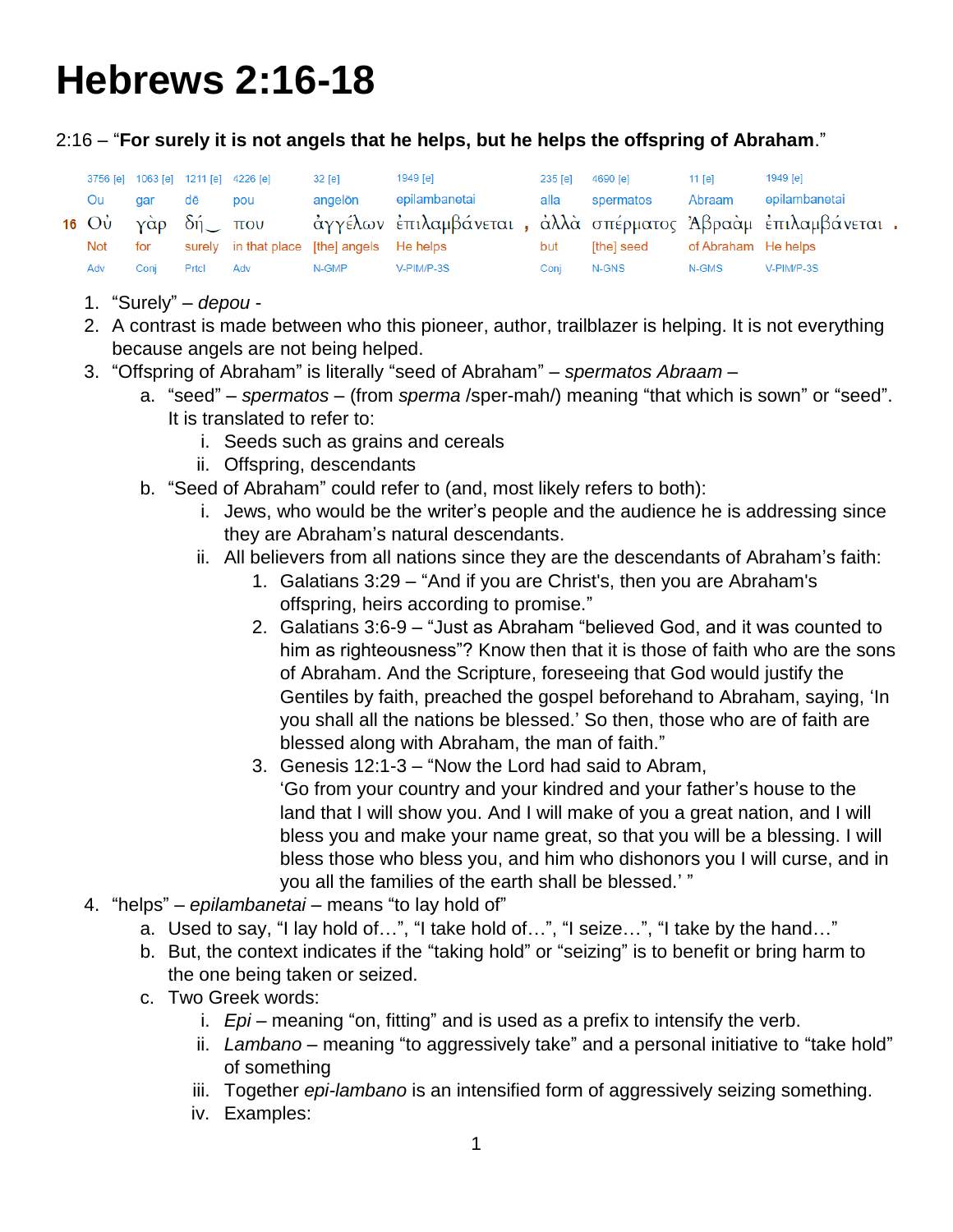1. 1 Timothy 6:17-19 -

"As for the rich in this present age, charge them not to be haughty, nor to set their hopes on the uncertainty of riches, but on God, who richly provides us with everything to enjoy. They are to do good, to be rich in good works, to be generous and ready to share, thus storing up for themselves the treasure of a good foundation for the future,

so that they may take hold of (*epilambánomai*) that which is life indeed" 2. Luke 14:4 –

"But they remained silent. Then he took him and healed him and sent him away."

a. *epilabomenos* – "having taken hold of him"

3. Luke 20:20 –

"So they watched him and sent spies, who pretended to be sincere, that they might catch him in something he said, so as to deliver him up to the authority and jurisdiction of the governor."

a. *epilabontai* – "they might catch"

4. Hebrews 8:9 where God took hold of Israel to lead them out of Egypt.

2:17 – "**Therefore he had to be made like his brothers in every respect, so that he might become a merciful and faithful high priest in the service of God, to make propitiation for the sins of the people**."

| 17       | 3606 [e]<br>hothen<br>$\ddot{\delta} \theta$ εν<br><b>Therefore</b> | 3784 [e]<br><b>o</b> pheilen<br><b>ώφειλεν</b><br>it behooved [Him] in |                                                        | 2596 [e]<br>kata<br>κατά | 3956 [e]<br>panta<br>πάντα<br>all things                   | tois | 3588 [e]<br>τοΐς<br>[His]                      | $80$ [e]<br>brothers | adelphois<br>άδελφοΐς όμοιωθῆναι,               |              | 3666 [e]<br>homoiōthēnai<br>to be made like    |                                           | 2443 [e]<br>hina<br>$\tilde{i} \nu \alpha$                | 1655 [e]<br>eleēmōn<br>έλεήμων<br>so that a merciful |
|----------|---------------------------------------------------------------------|------------------------------------------------------------------------|--------------------------------------------------------|--------------------------|------------------------------------------------------------|------|------------------------------------------------|----------------------|-------------------------------------------------|--------------|------------------------------------------------|-------------------------------------------|-----------------------------------------------------------|------------------------------------------------------|
|          | Conj                                                                | $V-IIA-3S$                                                             |                                                        | Prep                     | Adj-ANP                                                    |      | Art-DMP N-DMP                                  |                      |                                                 | <b>V-ANP</b> |                                                |                                           | Conj                                                      | Adj-NMS                                              |
| 1096 [e] | genētai<br>γένηται,<br>He might become<br>V-ASM-3S                  | 2532 [e]<br>kai<br>καὶ<br>and<br>Conj                                  | $4103$ [e]<br>pistos<br>πιστός,<br>faithful<br>Adj-NMS |                          | 749 [e]<br>archiereus<br>άρχιερεὺς<br>high priest<br>N-NMS |      | 3588 [e]<br>ta<br>τά<br>[in] things<br>Art-ANP |                      | 4314 [e]<br>pros<br>πρὸς<br>relating to<br>Prep |              | 3588 [e]<br>ton<br>$\vec{10v}$<br>÷<br>Art-AMS | 2316 [e]<br>Theon<br>Θεόν<br>God<br>N-AMS | 1519 [e]<br>eis<br>$\epsilon \dot{i}$<br>in order<br>Prep | 3588 [e]<br>to<br>τò<br>$\blacksquare$<br>Art-ANS    |
| 2433 [e] |                                                                     |                                                                        | 3588 [e]                                               | 266 [e]                  | 3588 [e]                                                   |      | 2992 [e]                                       |                      |                                                 |              |                                                |                                           |                                                           |                                                      |

| <b>2433 IBI</b>              |               | 3088 ICI ZOO ICI 200   | $3088$ IGI $2992$ IGI |      |  |
|------------------------------|---------------|------------------------|-----------------------|------|--|
| hilaskesthai                 | tas           | hamartias              | tou                   | laou |  |
| ἱλάσκεσθαι                   |               | τὰς ἁμαρτίας τοῦ λαοῦ. |                       |      |  |
| to make propitiation for the |               | sins                   | of the people         |      |  |
| V-PNM/P                      | Art-AFP N-AFP |                        | Art-GMS N-GMS         |      |  |

- 1. "he had to" *opheilen* from *opheilo* /of-i-o/ meaning "to owe", "to be indebted".
	- a. This is what was needed to rectify a debt.
	- b. Originally a legal term expressing a person's legal, economic and moral duty.
	- c. It was used to refer to ones responsibilities to the gods and the religious regulations regarding the temples, sacred objects and law.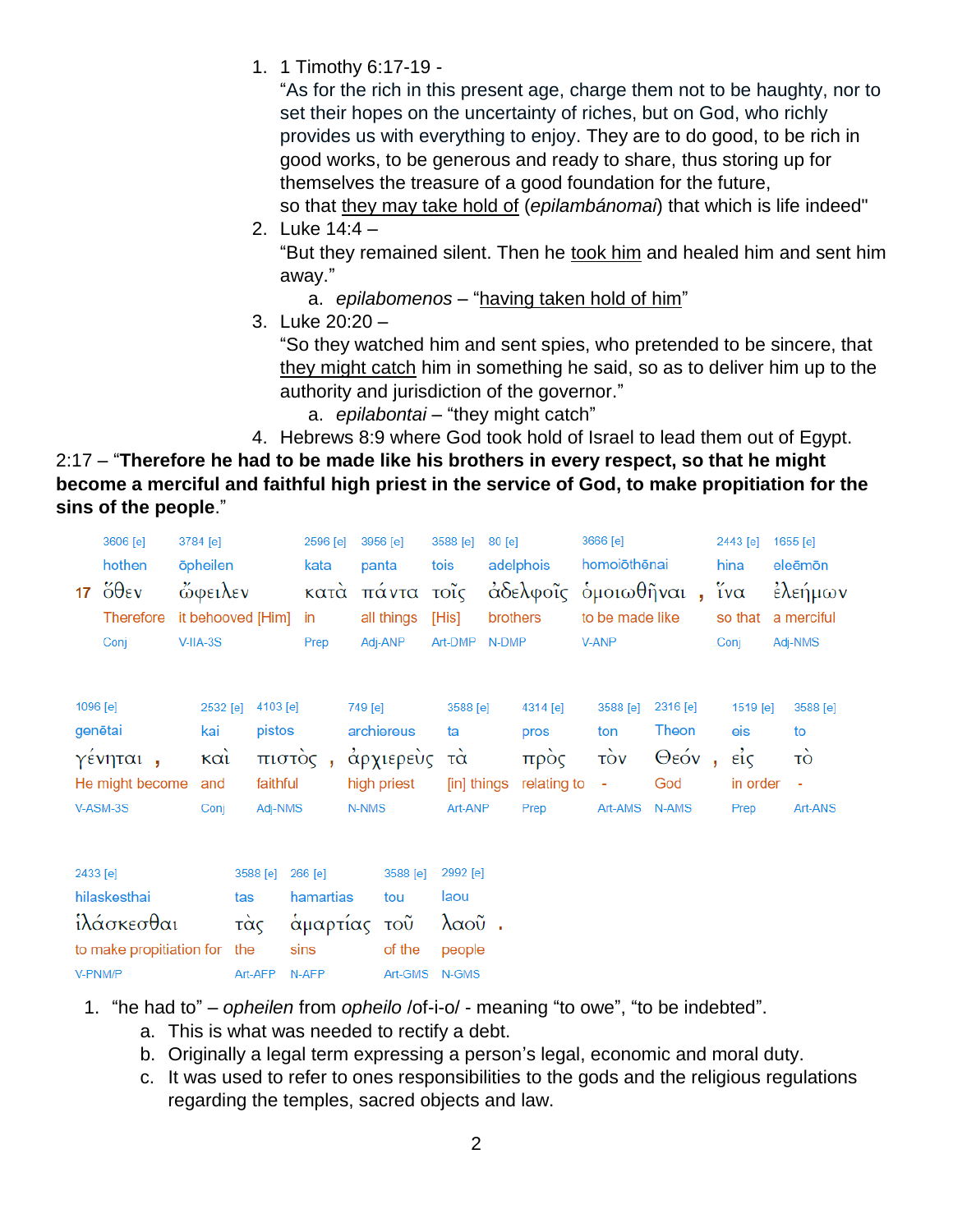- 2. "Made like his brothers" this is summed up in the idea of "suffering"
	- a. Human with flesh
	- b. Human experience from conception to death
	- c. Human soul
		- i. Intellect
		- ii. Emotion
		- iii. Free will
			- 1. Ability to sin
			- 2. But, not the sin nature since his father was not from Adam, Abraham, David, Zedekiah. His father was God. (Genealogy of Matthew)
			- 3. He was the seed of the woman which gave him the flesh, linage and royal line of Adam, Abraham and David (Genealogy of Luke)
- 3. "so that" hina "in order that", "so that"
	- a. This is saying, "In order that Jesus could be a functioning, effective high priest for man Jesus owed the system the responsibility of being made like the ones for which he would serve as high priest.
	- b. The purpose here for Jesus becoming a man was to get into a position to be high priest.
- 4. Priesthood
	- a. Hebrews is the only place in the Bible Jesus is referred to as high priest. For the first time in the book the priesthood of Jesus is mentioned:
		- i. He has already been identified as:
			- 1. God
			- 2. The Son
			- 3. The Man
			- 4. The sacrifice or propitiation
	- b. Now, since the Son is a man the Son can now serve as a priest for mankind before God.
		- i. Jesus is the God/Man priest.
		- ii. Jesus is the perfect mediator between God and man since he can speak to man as God and, likewise, can speak to God as man.
- 5. "Propitiation"
	- a. The main focus here of Jesus' priesthood is "to make propitiation for the sins of the people"
	- b. "to make propitiation for" *hilaskesthai* /hil-as-kom-ahee/ meaning "to be propitious" and is translated "have mercy on" and "show favor to" those who need to be forgiven of sins and pardon for their violations.
		- i. The word "to make propitiation for" *hilaskesthai* /hil-as-kom-ahee/ comes from the Greek word *hilasmos* which means
			- 1. "appeasement of divine wrath on sin" or "satisfying the wrath of God on sin".
			- 2. "to conciliate, appease and propitiate" God's anger.
			- 3. This word means to put away the divine wrath.
		- ii. Romans 1:18-19 "For the wrath of God is revealed from heaven against all ungodliness and unrighteousness of men, who by their unrighteousness suppress the truth. For what can be known about God is plain to them, because God has shown it to them."